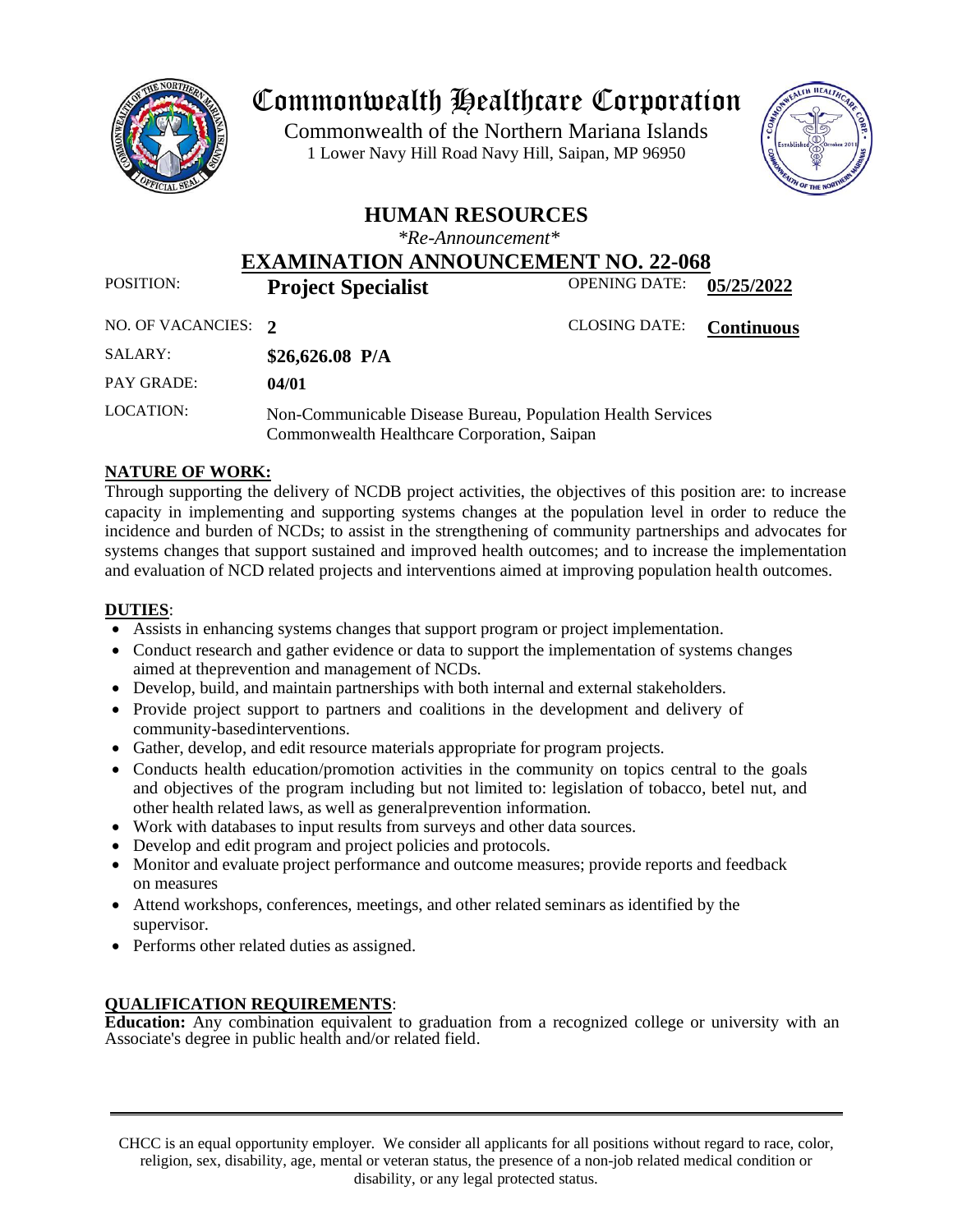**Experience:** Two (2) years in community collaboration, outreach, media development, and project development.

*Preferred Qualifications:* Preferred experience in program/project development and implementations, basic data analysis, community-based work, and project/program proposal development.

#### **OTHER:** None.

#### **KNOWLEDGE:**

- Customer and Personal Service Knowledge of principles and processes for providing customer and personal services. This includes customer needs assessment, meeting quality standards for services, and evaluation of customer satisfaction.
- English Language Knowledge of the structure and content of the English language including the meaning and spelling of words, rules of composition, and grammar.
- Must know how to conduct community education
- Media Development
- Understanding of NCD's and related risk factors.

#### **SKILLS:**

- Active Listening Giving full attention to what other people are saying, taking time to understand the points being made, asking questions as appropriate, and not interrupting at inappropriate times.
- Organizational Skills Able to complete tasks in a timely manner to meet program outcomes.
- Complex Problem Solving Identifying complex problems and reviewing related information to develop and evaluate options and implement solutions.
- Learning Strategies Selecting and using training/instructional methods and procedures appropriate for the situation when learning or teaching new things.
- Microsoft Office Software- Microsoft Word, Microsoft Excel, Microsoft PowerPoint, Microsoft Access, Microsoft Publisher
- Speaking Talking to others to convey information effectively.
- Writing Communicating effectively in writing as appropriate for the needs of the audience.

#### **ABILITIES:**

- Oral Comprehension The ability to listen to and understand information and ideas presented through spoken words and sentences. See more occupations related to this ability.
- Written Comprehension The ability to read and understand information and ideas presented in writing.
- Flexibility The ability to generate or use different set of rules for combining or grouping things in different way to provide quality services to people.
- Originality The ability to come up with ideas about a topic or situation to solve a problem.
- Dependability Job requires being reliable, responsible, and dependable, and fulfilling obligations.
- Adaptability/Flexibility Job requires being open to change (positive or negative) and to considerable variety in the workplace.
- Initiative Job requires a willingness to take on responsibilities and challenges.
- Innovation Job requires creativity and alternative thinking to develop new ideas for and answers to work-related problems.
- Stress Tolerance Job requires accepting criticism and dealing calmly and effectively with high stress situations.
- Achievement/Effort Job requires establishing and maintaining personally challenging achievement goals and exerting effort toward mastering tasks.

CHCC is an equal opportunity employer. We consider all applicants for all positions without regard to race, color, religion, sex, disability, age, mental or veteran status, the presence of a non-job related medical condition or disability, or any legal protected status.